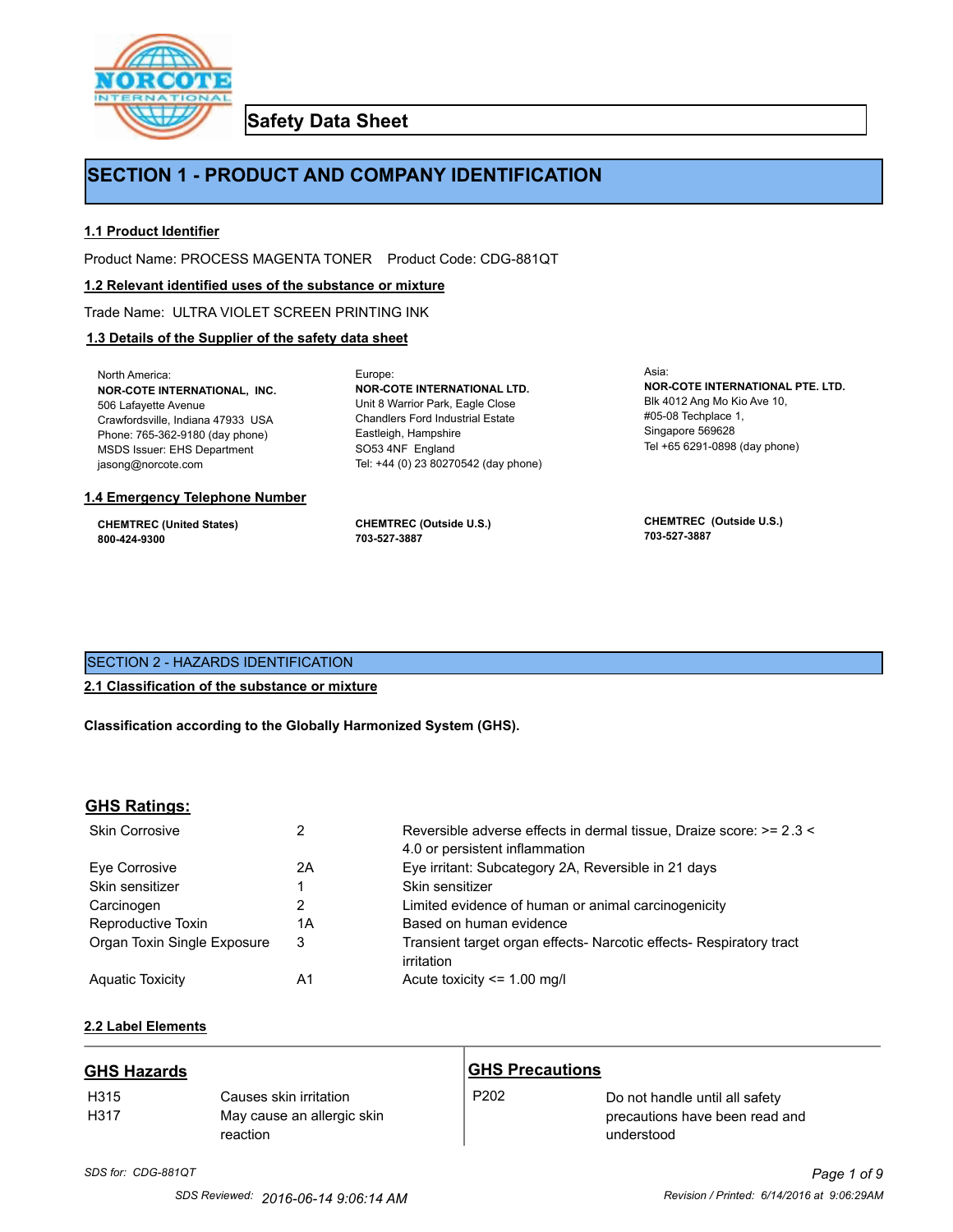| H319 | Causes serious eye irritation               | P261             | Avoid breathing                                                                                       |
|------|---------------------------------------------|------------------|-------------------------------------------------------------------------------------------------------|
| H335 | May cause respiratory irritation            |                  | dust/fume/gas/mist/vapours/spray                                                                      |
| H336 | May cause drowsiness or                     | P273             | Avoid release to the environment                                                                      |
|      | dizziness                                   | P <sub>280</sub> | Wear protective gloves/protective                                                                     |
| H351 | Suspected of causing cancer                 |                  | clothing/eye protection/face protection                                                               |
| H360 | May damage fertility or the<br>unborn child | P362             | Take off contaminated clothing and<br>wash before reuse                                               |
| H400 | Very toxic to aquatic life                  | P391             | Collect spillage                                                                                      |
|      |                                             | P302+P352        | IF ON SKIN: Wash with soap and water                                                                  |
|      |                                             | P304+P340        | IF INHALED: Remove victim to fresh air<br>and keep at rest in a position<br>comfortable for breathing |
|      |                                             | P305+P351+P33    | IF IN EYES: Rinse continuously with                                                                   |
|      |                                             | 8                | water for several minutes. Remove<br>contact lenses if present and easy to<br>do - continue rinsing   |
|      |                                             | P308+P313        | IF exposed or concerned: Get medical<br>advice/attention                                              |
|      |                                             | P333+P313        | If skin irritation or a rash occurs: Get<br>medical advice/attention                                  |

#### **Danger**



**EMERGENCY OVERVIEW:** Product is a liquid with mild acrylic odor that may be harmful if inhaled or swallowed. Product may cause serious damage to eyes, allergic skin reactions and irritation to respiratory system. Avoid breathing vapors. Avoid spillage to sewers or waterways.

# **ROUTES OF ENTRY:** Dermal, Inhalation, Ingestion

**ACUTE HEALTH EFFECTS:** Irritant to skin, eyes and respiratory tract. Effects may be delayed for several hours. None Known

**Skin Contact:** Potential irritant and can cause allergic skin reaction. Repeated or prolonged contact may cause sensitization.

**Eye Contact:** Liquid, vapors, or mists may cause eye irritation. Protect eyes from repeated or prolonged contact.

**Ingestion:** May be harmful if swallowed. Gastrointestinal tract irritation may result.

**Inhalation:** May be harmful if inhaled. May cause irritation to upper respiratory tract upon prolonged or repeated inhalation.

# **Effects of Overexposure**

**MEDICAL CONDITIONS AGGRAVATED BY EXPOSURE:** Repeated and prolonged overexposure may increase the potential for adverse health effects.

**CHRONIC HEALTH EFFECTS:** No additional information

# SECTION 3 - COMPOSITION / INFORMATION ON INGREDIENTS

# **3.2 Mixtures**

\*Note: The exact concentrations of the below listed chemicals are being withheld as a trade secret

| <b>Chemical Name</b>         | Percent<br>Weight      | CAS#       | EC No.    | <b>Classification (GHS)</b> |
|------------------------------|------------------------|------------|-----------|-----------------------------|
| 1.6-Hexanediol<br>diacrylate | <b>20.00 - 30.00 %</b> | 13048-33-4 | 235-921-9 | H315, H319,<br>H317, H400   |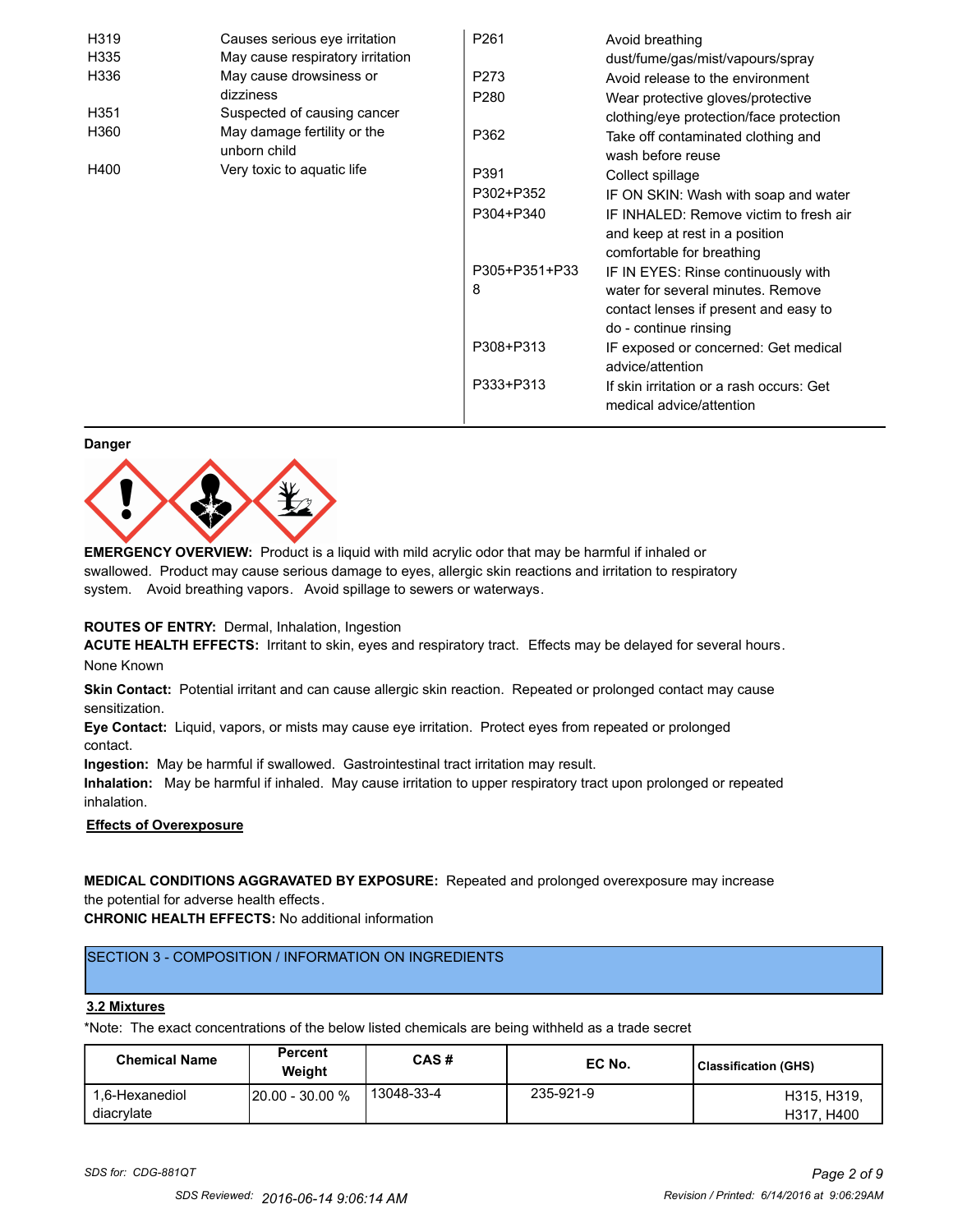| Tripropylene glycol<br>diacrylate               | $15.00 - 10.00 %$ | 42978-66-5 | 256-032-2 | H315, H319,<br>H317, H335 |
|-------------------------------------------------|-------------------|------------|-----------|---------------------------|
| Methanone, (1-<br>hydroxycyclohexyl)<br>phenyl- | l1.00 - 5.00 %    | 947-19-3   |           | H303                      |
| Benzophenone                                    | $10.10 - 1.00 %$  | 119-61-9   |           |                           |

# SECTION 4 - FIRST AID MEASURES

# **4.1 Description of first aid measures**

**INHALATION:** Move subject to fresh air and keep warm. If subject is not breathing, administer artificial respiration. If breathing is difficult, have qualified personnel administer oxygen and get medical attention .

**EYE CONTACT:** Flush the eye and under lids with warm water for 15 minutes. Remove any contact lenses during the flushing. Get immediate medical attention if symptoms persist.

**SKIN CONTACT:** Remove and isolate contaminated clothing and shoes. Remove excess material from skin with clean cloth. Flush skin with running lukewarm water. Wash affected areas using mild soap.

**INGESTION:** If appreciable quantities are swallowed, seek immediate medical attention. Do NOT induce vomiting. Never give anything by mouth to an unconscious person.

# SECTION 5 - FIRE FIGHTING MEASURES

# **5.1 Extinguising Media**

Evacuate area of all non-emergency personell. Firefighters must wear full emergency equipment with self contained breathing apparatus. At elevated temperatures hazardous polymerization may occur causing container rupture and in extreme cases, explosion. Fight fires from upwind and cool intact containers with water spray or stream at maximum range.

# Flash Point: 100 C (212 F)

**FLAMMABLE/EXPLOSIVE LIMITS (Volume % in air):** Not established **EXTINGUISHING METHOD:** Water fog, carbon dioxide (CO2) or dry chemical

# **5.2 Special Hazards arising from the substance or mixture:**

Thermal decomposition can lead to release of irritating gases and vapors

# **5.3 Advice for firefighters**

# **Protective Equipment:**

Wear full emergency equipment with selfcontained breathing apparatus . Refer to Section 8

# **5.4 Additional Information**

 Heating causes a rise in pressue, risk of bursting and combustion Shut off sources of ignition Carbon monoxide and carbon dioxide may form upon combustion

# **OSHA CLASSIFICATION:** Class IIIB Combustible

# SECTION 6 - ACCIDENTAL RELEASE MEASURES

# **6.1 Personal precautions, protective equipment and emergency procedures**

Remove all sources of ignition and ventilate area. Avoid skin and eye contact. Use respiratory protection.

#### **6.2 Environmental precautions**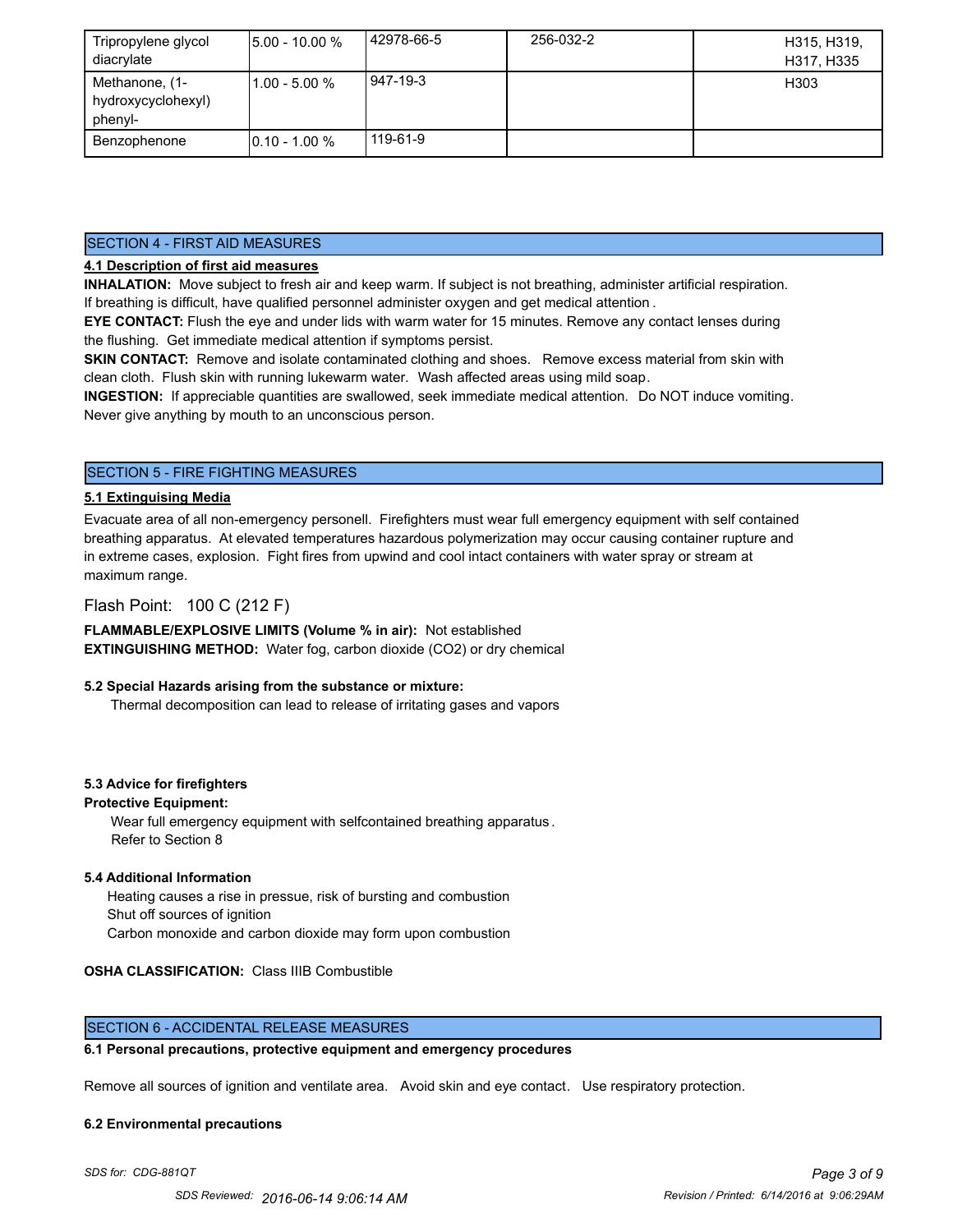Avoid release to the environment. Local authorities should be advised if significant spillages cannot be contained

# **6.3 Methods and materials for containment and cleaning up**

 Absorb with inert materials such as dry clay or sand and place in closed container for disposal as solid waste in accordance with all applicable regulations.

# SECTION 7 - HANDLING AND STORAGE

#### **7.1 Precautions for safe handling**

Avoid any unnecessary contact. Use protective clothing specified in Section 8.

#### **7.2 Conditions for safe storage, including and incompatibilities**

Store away from heat and sunlight to prevent spontaneous polymerization. Store below 90° F (32° C). Protect containers from physical damage. Storage of containers should conform to flammable and combustible liquid regulations.

# **SECTION 8 - EXPOSURE CONTROLS / PERSONAL PROTECTION**

#### **8.1 Control parameters**

#### **Exposure Limits:** Not established for mixture

| Chemical Name / CAS No.   | <b>OSHA Exposure Limits</b> | <b>ACGIH Exposure Limits</b> | <b>Other Exposure Limits</b> |
|---------------------------|-----------------------------|------------------------------|------------------------------|
| 1,6-Hexanediol diacrylate |                             |                              |                              |
| 13048-33-4                |                             |                              |                              |
| Tripropylene glycol       |                             |                              |                              |
| diacrylate                |                             |                              |                              |
| 42978-66-5                |                             |                              |                              |
| Methanone, (1-            |                             |                              |                              |
| hydroxycyclohexyl)phenyl- |                             |                              |                              |
| 947-19-3                  |                             |                              |                              |
| Benzophenone              |                             |                              |                              |
| 119-61-9                  |                             |                              |                              |

#### **8.2 Exposure Controls**

**VENTILATION:** Provide natural or mechanical ventilation to minimize exposure. If practical, use local mechanical exhaust ventilation at sources of air contamination.

**EYE PROTECTION:** Use splash-proof safety goggles or safety glasses that are ANSI approved to prevent eye contact. Eyewash availability is also recommended.

**HAND PROTECTION:** Use nitrile, butyl or other gloves that are resistant to chemicals in Section 2. Replace immediately if punctured or torn or when a change of appearance (color, elasticity, shape) occurs . A minimum of 0.45mm thick gloves for long duration exposure (up to 4 hours) or mechanical handling activities; single use, disposable gloves for short duration exposures not exceeding 30 minutes or where splashes are likely, are recommended.

**RESPIRATORY PROTECTION:** Use of NIOSH/MSHA approved respirators is recommended where exposure limits may be exceeded. Consult the respirator manufacturer for appropriate type and application. **SKIN PROTECTION:** Protective or disposable outer clothing is recommended.

**Environmental Exposure Controls:** Avoid release to the environment. The product should not be allowed to enter drains, water courses or the soil.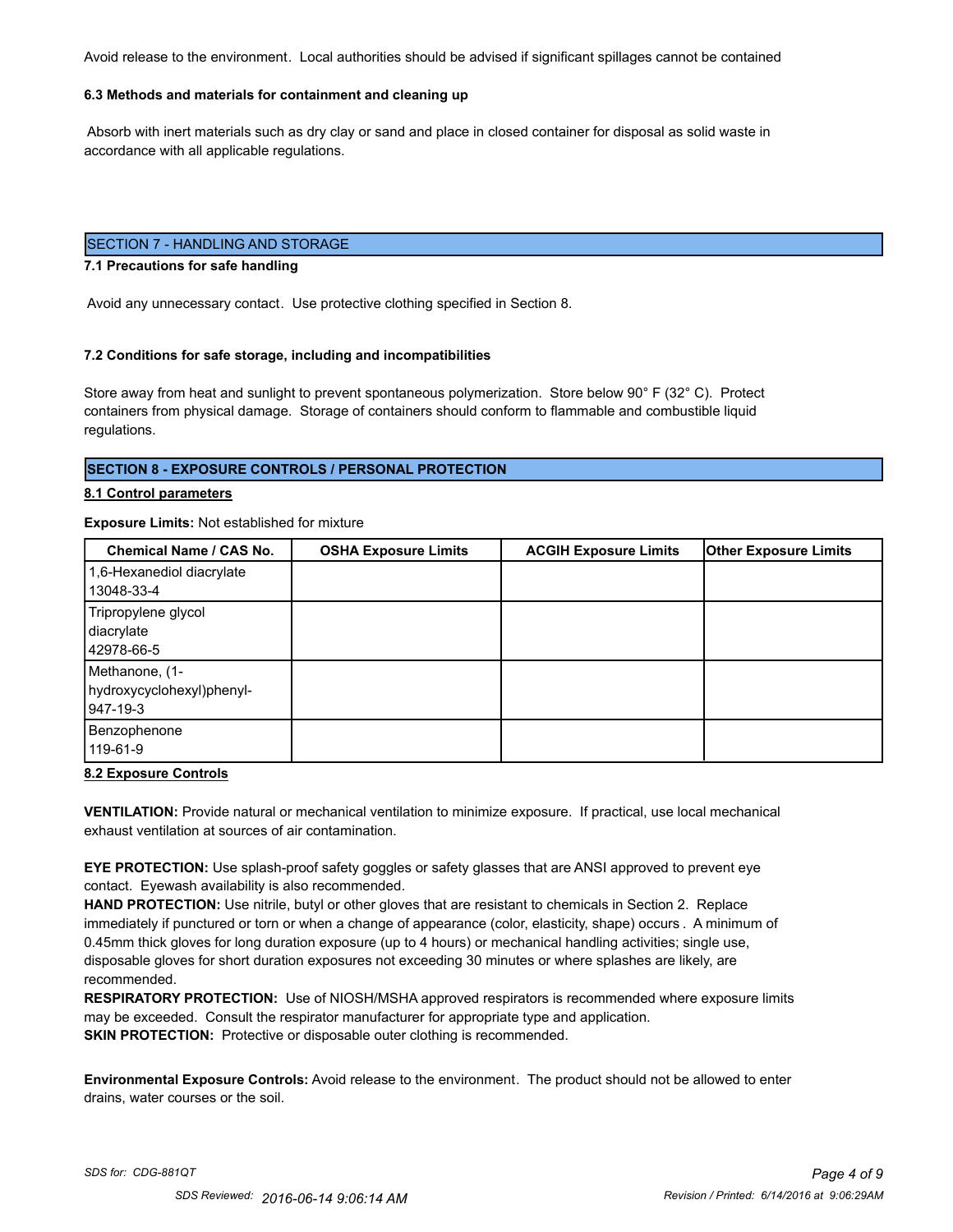# **SECTION 9 - PHYSICAL AND CHEMICAL PROPERTIES**

# **9.1 Information on basic physical and chemical properties**

| Appearance:                      | Liquid with moderate<br>viscosity | Odor:                            | Mild Acrylic odor |
|----------------------------------|-----------------------------------|----------------------------------|-------------------|
| Vapor Pressure:                  | Not Established                   | <b>Vapor Density:</b>            | Heavier than Air  |
| pH:                              | Not Established                   | Formula KG / Gal                 | 4.06              |
| <b>Melting Point:</b>            | Not Available                     | <b>Freezing Point:</b>           | Not Available     |
| Solubility:                      | Not Soluble in Water              | <b>Boiling Range:</b>            | Not Available     |
| <b>Flash Point:</b>              | See section 5.1                   | <b>Evaporation Rate:</b>         | $<$ 1             |
| <b>Flammability:</b>             | See Section 5.4                   | <b>Explosive Limits:</b>         | See Section 5.4   |
| Viscosity:                       | See Certificate of<br>Analysis    | <b>Specific Gravity (SG)</b>     | 1.073             |
| Grams VOC less water:            | $1\%$                             | <b>Partition Coefficient</b>     | Not Available     |
| <b>Auto-Ignition Temperature</b> | Not Available                     | <b>Decomposition Temperature</b> | Not Available     |

# **SECTION 10 - REACTIVITY / STABILITY HAZARD DATA**

# **10.1 Reactivity**

#### None known

# **10.2 Chemical Stability**

This material is stable under recommended storage and handling conditions.

# **10.3 Possibility of hazardous reaction**

Under certain conditions (excess temperatures and contamination) hazardous polymerization may occur. Avoid high temperature and contamination with foreign materials.

# **10.4 CONDITIONS TO AVOID:**

Excessive heat, ignition sources and contamination with dirt and other foreign materials.

# **10.5 Incompatible Materials:**

Avoid contamination or inappropriate mixing with strong oxidizing agents, peroxides, strongly caustic materials and metal corrosion products including rust. Do not expose to UV light during storage.

# **10.6 Hazardous decomposition products**

Thermal oxidation or pyrolysis (as in fire) may yield carbon dioxide, carbon monoxide and volatile organic fragments which are flammable, irritating or toxic.

Hazardous polymerization will not occur.

**SECTION 11 - TOXICOLOGICAL INFORMATION**

**Component Toxicity:**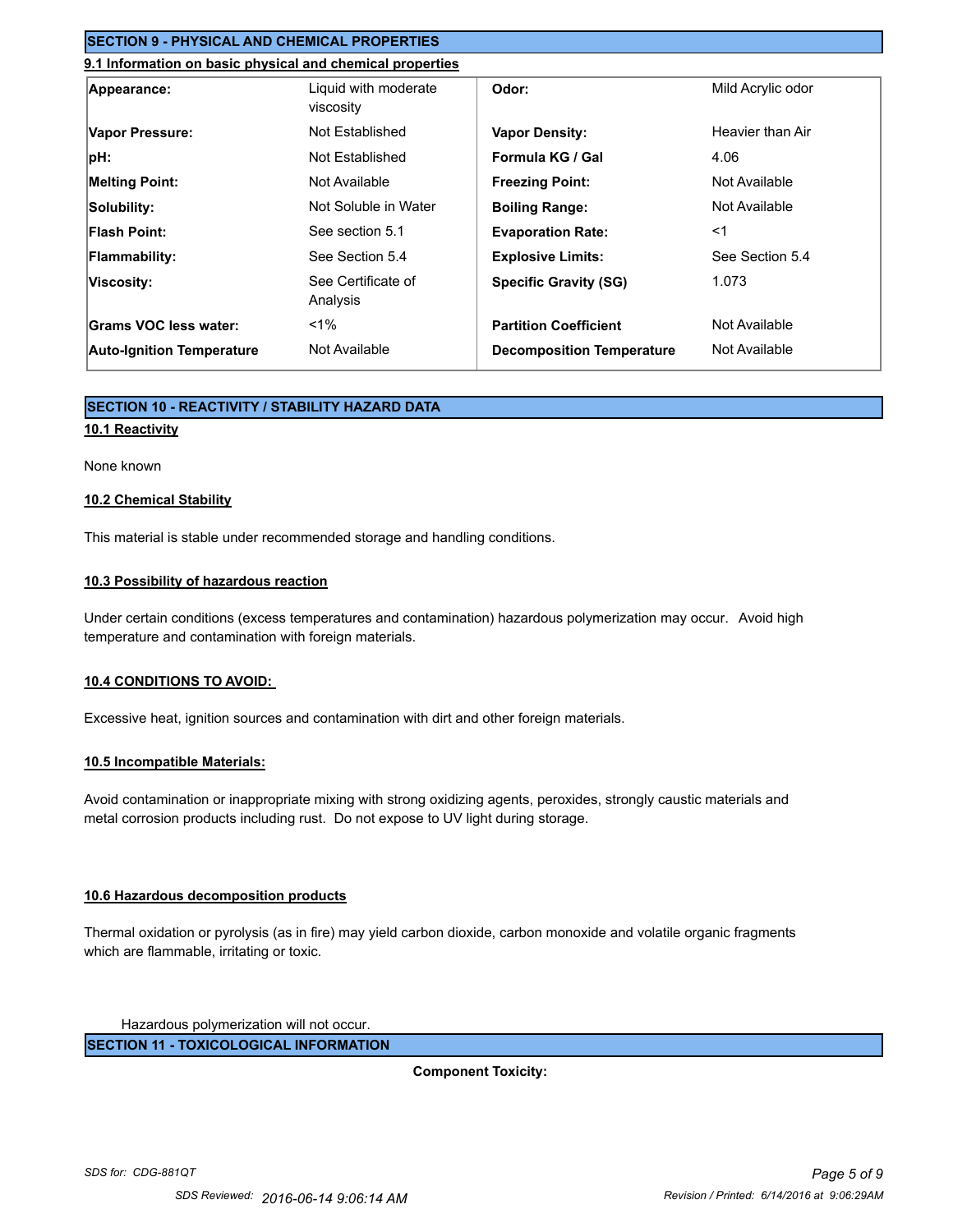| <b>Component Description</b><br>Oral, Dermal, Inhalation<br><b>Toxicity</b>          | Ecotoxocity:                                                                        |
|--------------------------------------------------------------------------------------|-------------------------------------------------------------------------------------|
| 1,6-Hexanediol diacrylate<br>Oral:5.00 g/kg (Rat)<br>Dermal: 3,600.00 µL/kg (Rabbit) | N/A                                                                                 |
| Tripropylene glycol diacrylate<br>Oral:3,000.00 mg/kg (Rat)                          | 48 Hr EC50 Daphnia magna: 88.7 mg/L<br>72 Hr EC50 Desmodesmus subspicatus: >28 mg/L |
| Methanone, (1-hydroxycyclohexyl)phenyl-                                              | N/A                                                                                 |
| Benzophenone<br>Dermal: 3,535.00 mg/kg (Rabbit)                                      | 96 Hr LC50 Pimephales promelas: 13.2 - 15.3 mg/L [flow-through]                     |

**TOXICOLOGICAL DATA:** Slightly Toxic by injestion. Prolonged or repeated exposure may result in sensitization.

**LC50** - No additional information **LD50** - No additional information **MUTAGENICITY:** No additional information **REPRODUCTIVE EFFECTS:** No additional information **CARCINOGENICITY:**

Benzophenone: IARC: Possible human carcinogen OSHA: listed

Carcinogenicity:

# **SECTION 12 - ECOLOGICAL INFORMATION**

# **12.1 Toxicity**

No determination has been made on ecological impact. However, it is recommended to prevent contamination of the environment with this product, i.e. soil, landfills, drains, sewers, surface waters, etc.

# **12.2 Persistence and degradability**

No determination has been made on ecological impact. however, it is highly recommended to prevent contamination of the environment with this product, i.e. soil, landfills, drains, sewers, surface waters, etc

# **12.3 Bioaccumulative potential**

No determination has been made on ecological impact. However, it is highly recommended to prevent contamination of the environment with this product, i.e. soil, landfills, drains, sewers, surface waters, etc.

# **12.4 mobility in soil**

No determination has been made on ecological impact. However, it is highly recommended to prevent contamination of the environment with this product, e.i. soil, landfille, drains, sewers, surface waters, etc.

# **SECTION 13 - DISPOSAL CONSIDERATIONS**

# **13.1 Waste Water methods**

If material becomes a waste, it does not meet the criteria of a hazardous waste as defined under the Resource Conservation and Recovery Act (RCRA) 40 CFR 261 as supplied. Dispose of this material in accordance with all applicable federal, state, provincial, and local laws and regulations.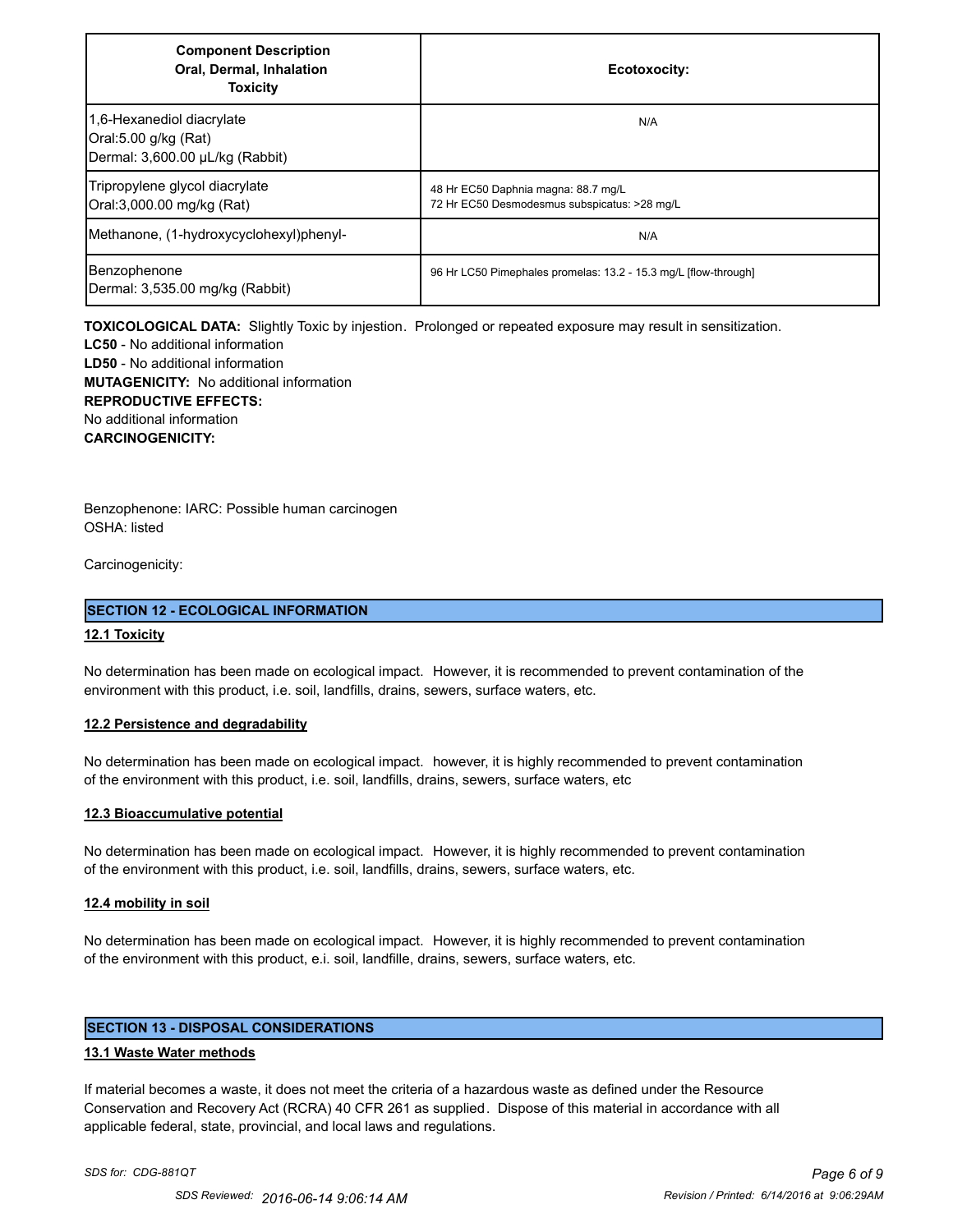# **SECTION 14 - TRANSPORTATION INFORMATION**

Transport this product in accordance with all applicable laws and regulations . This product, as supplied, is not regulated nor classified as a hazardous material/dangerous good by United States Department of Transportation (DOT), the International Civil Aviation Organization (ICAO), the International Maritime Organization (IMO), the Canadian Transportation of Dangerous Goods Act (TDG), or the International Air Transport Association (IATA) .

### **14.1 UN Number:** Not Applicable

**14.2 UN Proper Shipping Name:** Not Applicable

**14.3 Transport Hazard Class:** Not Applicable **DOT (49 CFR)/IATA/IMDG Hazard Class:** Not Applicable

 **14.4 Packing Group:** Not Applicable

# **SECTION 15 - REGULATORY INFORMATION**

# **15.1 Safety, Health and Environmental regulations / legislation specific for the substance or mixture**

This safety data sheet has been formatted to the best of our ability in accordance to Directive 67/548/EEC or Directive 1999/45EC, American National Standards Institute (ANSI) and contains hazard criteria and all information required by the Canadian Controlled Products Regulation (CPR) in regard to this product.

**Clean Air Act - Ozone Depleting Substances (ODS):** This product and its components do not contain Ozone Depleting Substances.

**Canadian Inventory Status:** Components of this product are currently listed on the Canadian Domestic Substance List (DSL) or the Canadian Non-Domestic Substance List (NDSL).

**Coalition of Northeastern Governors (CONEG):** This product meets the requirements of CONEG pertaining to heavy metals total content of no more than 100 PPM. No heavy metals are added as a part of the formulation, but raw materials may contain residual parts per million as naturally occurring elements.

**European Inventory Status:** Components of this product are listed on the European Inventory of Existing Commercial Substances (EINECS), the European List of Notified Chemical Substances (ELINCS), or are exempt from being listed.

**Food and Drug Administration (FDA) Food Packaging Status:** Components of this product have not been cleared by FDA for use in food packaging and/or other applications as an indirect food additive .

**European Union Directive 2011/65/EC Restriction of Hazardous Substances (RoHS):** This product is in compliance with the requirements of the RoHS2 Directive.

# **California Proposition 65 RTK:**

The following components of this mixture are listed under California Proposition 65: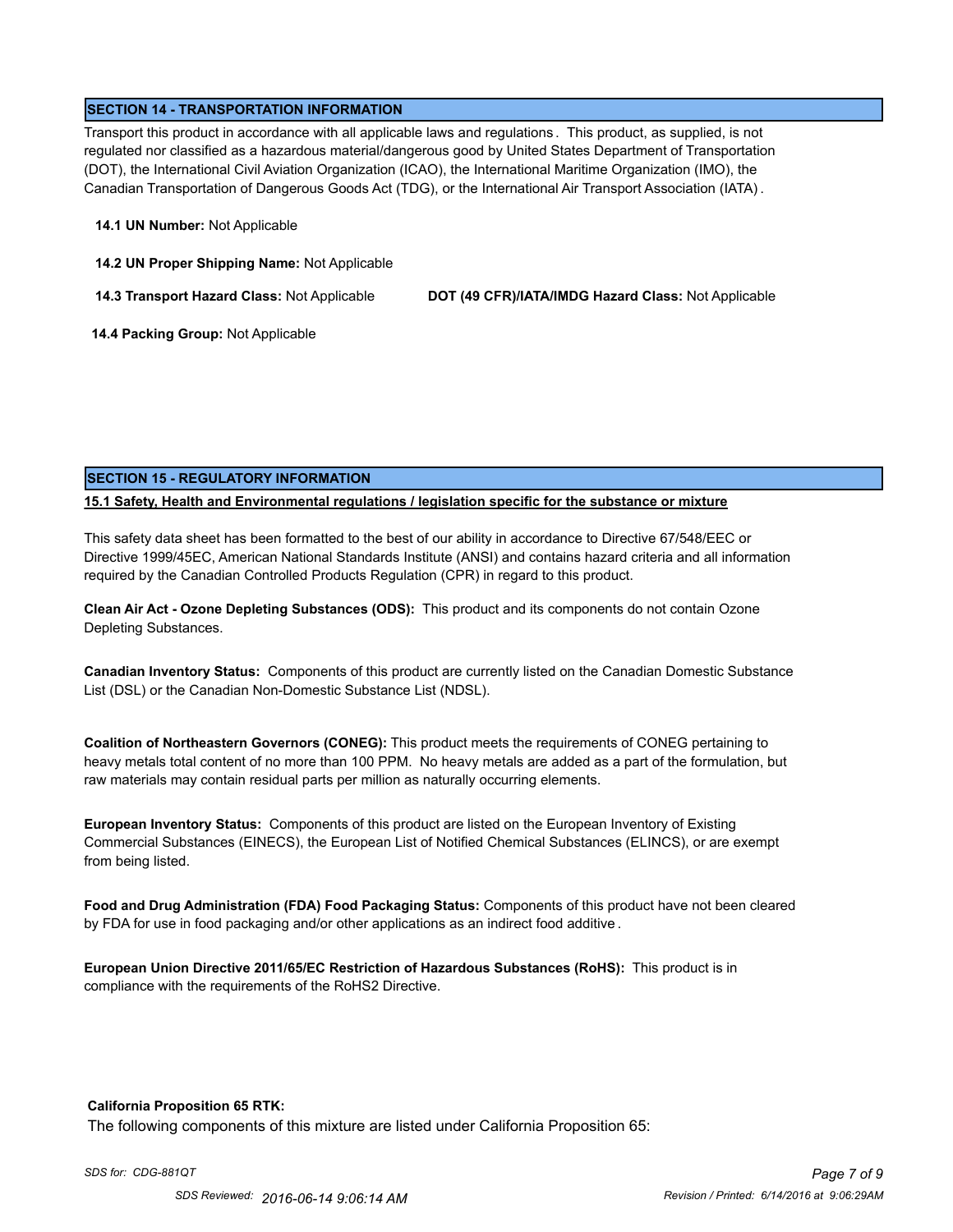Benzophenone 119-61-9 0.1 to 1.0 % Carcinogen

If CAS numbers 13463-67-7 and/or 1333-86-4 are listed they are not supplied in respirable form.

**REACH** : This product is compliant with the registration of the REACH Regulation (EC) No. 1907/2006 as all its components are either excluded, exempt and/or preregistered.

The following Substances of Very High Concern are present (updated December 17, 2015 to review for the 168 SVHC)

- None

- None

### **Superfund Amendments and Reauthorization Act of 1986 (SARA) Title III: Section 302:**

- None

#### **Superfund Amendments and Reauthorization Act of 1986 (SARA) Title III: SARA 313:**

 This product contains the following components that are regulated under the Toxic Chemical Release Reporting requirements 40 CFR 372:

- None

**Global Inventories:** The components of these products are listed in the following or exempt from listing:

| Europe (EINECS):     | Yes        |
|----------------------|------------|
| USA (TSCA):          | Yes        |
| Canada (DSL):        | <b>Yes</b> |
| Japan (ENCS):        | Yes        |
| Philippines (PICCS): | Yes        |
| China (IECSC):       | Yes        |
| Australia (AICS):    | Yes        |
| Korea (KECI):        | Yes        |
| New Zealand (NZloC): | Yes        |
| Taiwan (ECSI):       | Yes        |
|                      |            |



**HMIS® ratings** are a registered trade and service mark of the National Paint and Coatings Association with the following scale:

\* = Chronic health effect PPE Index

- 4 = Severe Hazard A = Safety Glasses
- $3 =$  Serious Hazard  $B =$  Safety Glasses and Gloves
- 2 = Moderate Hazard C = Safety Glasses, Gloves and Protective Apron
- $1 =$  Slight Hazard  $D =$  Face Shield, Gloves and Protective Apron
- 0 = Minimal Hazard E = Safety Glasses, Gloves and Respirator
-